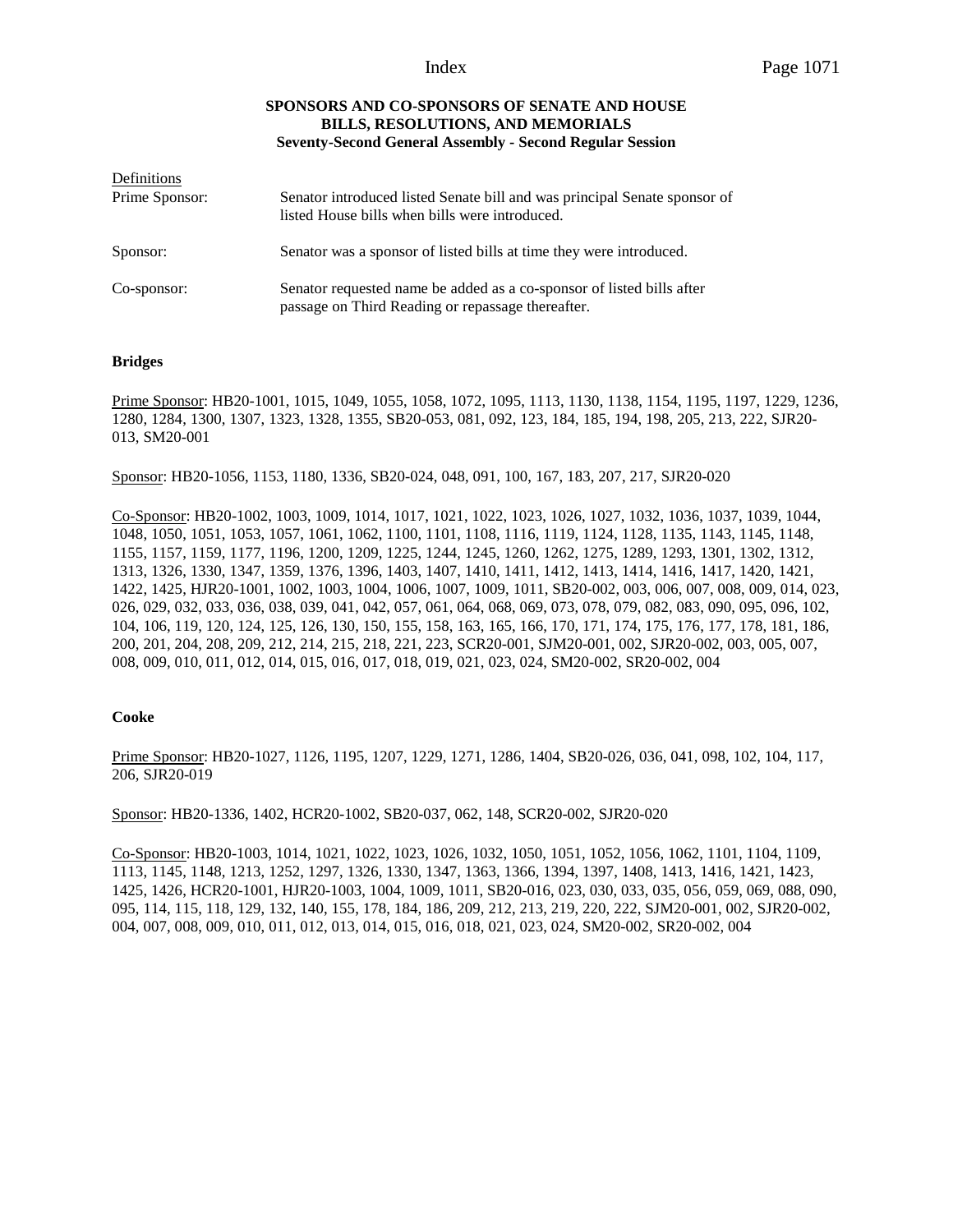## **Coram**

Prime Sponsor: HB20-1021, 1032, 1037, 1049, 1057, 1062, 1069, 1094, 1108, 1110, 1115, 1159, 1165, 1171, 1191, 1194, 1225, 1293, 1296, 1300, 1327, 1419, HJR20-1011, SB20-002, 018, 024, 048, 052, 054, 070, 128, 150, 153, 208

Sponsor: HB20-1072, 1336, SB20-056, 130, 148, 185, SCR20-002, SJR20-020

Co-Sponsor: HB20-1002, 1003, 1030, 1113, 1127, 1148, 1178, 1201, 1213, 1261, 1275, 1297, 1301, 1347, 1376, 1383, 1403, 1413, 1416, 1421, 1423, 1425, 1426, HJR20-1003, 1004, 1009, SB20-006, 009, 011, 016, 023, 041, 069, 090, 115, 129, 212, 217, 219, 221, SJM20-001, 002, SJR20-002, 005, 007, 008, 009, 010, 011, 012, 013, 014, 015, 016, 018, 019, 021, 023, 024, SM20-002, SR20-002, 004

# **Crowder**

Prime Sponsor: HB20-1051, 1056, 1100, 1104, 1299, 1309, 1350, SB20-027, 056, 067, 075, 115, 149, SJR20-011

Sponsor: HB20-1336, SB20-091, 148, 196, 212, SCR20-002, SJR20-020

Co-Sponsor: HB20-1002, 1003, 1014, 1021, 1022, 1023, 1029, 1030, 1032, 1036, 1038, 1042, 1050, 1053, 1057, 1061, 1062, 1078, 1087, 1101, 1108, 1116, 1119, 1127, 1132, 1133, 1135, 1136, 1137, 1145, 1166, 1177, 1178, 1179, 1181, 1201, 1208, 1209, 1213, 1229, 1232, 1237, 1242, 1243, 1251, 1252, 1275, 1281, 1297, 1300, 1301, 1326, 1347, 1359, 1360, 1366, 1370, 1374, 1383, 1388, 1389, 1390, 1392, 1393, 1395, 1403, 1416, 1423, 1425, 1426, HCR20-1001, HJR20-1002, 1003, 1004, 1007, 1009, 1011, SB20-002, 003, 006, 009, 011, 014, 016, 021, 023, 028, 029, 033, 041, 048, 059, 069, 082, 095, 106, 113, 118, 123, 126, 132, 140, 150, 155, 162, 165, 169, 178, 184, 185, 194, 201, 208, 213, 214, 217, 219, 220, 221, 222, 223, SCR20-001, SJM20-001, 002, SJR20-002, 003, 005, 007, 008, 009, 010, 012, 013, 014, 015, 016, 017, 018, 019, 021, 023, 024, SM20-002, SR20-002, 004

## **Danielson**

Prime Sponsor: HB20-1088, 1218, 1219, 1228, 1302, 1347, 1356, 1405, SB20-022, 081, 089, 120, 165, 170, 176, 178, 182, 199

Sponsor: HB20-1044, 1060, 1131, 1153, 1335, SB20-091, 093, 122, 138, 192, 207, 216, 217, SJR20-020

Co-Sponsor: HB20-1002, 1003, 1014, 1017, 1022, 1048, 1051, 1053, 1065, 1078, 1085, 1109, 1113, 1128, 1135, 1137, 1143, 1155, 1156, 1158, 1165, 1185, 1196, 1197, 1201, 1275, 1300, 1312, 1313, 1332, 1336, 1359, 1384, 1407, 1409, 1410, 1411, 1412, 1414, 1415, 1419, 1420, 1422, 1423, HJR20-1002, 1003, 1004, 1007, 1009, 1010, 1011, SB20-002, 003, 007, 008, 009, 023, 025, 026, 028, 029, 030, 033, 039, 041, 055, 057, 061, 065, 068, 069, 073, 079, 080, 082, 090, 106, 123, 126, 130, 163, 175, 185, 200, 201, 204, 205, 211, 212, 213, 215, 218, 221, 222, 224, SCR20-001, SJM20-001, 002, SJR20-002, 007, 008, 009, 010, 011, 012, 013, 014, 015, 016, 017, 018, 021, SM20-002, SR20-002, 004, 005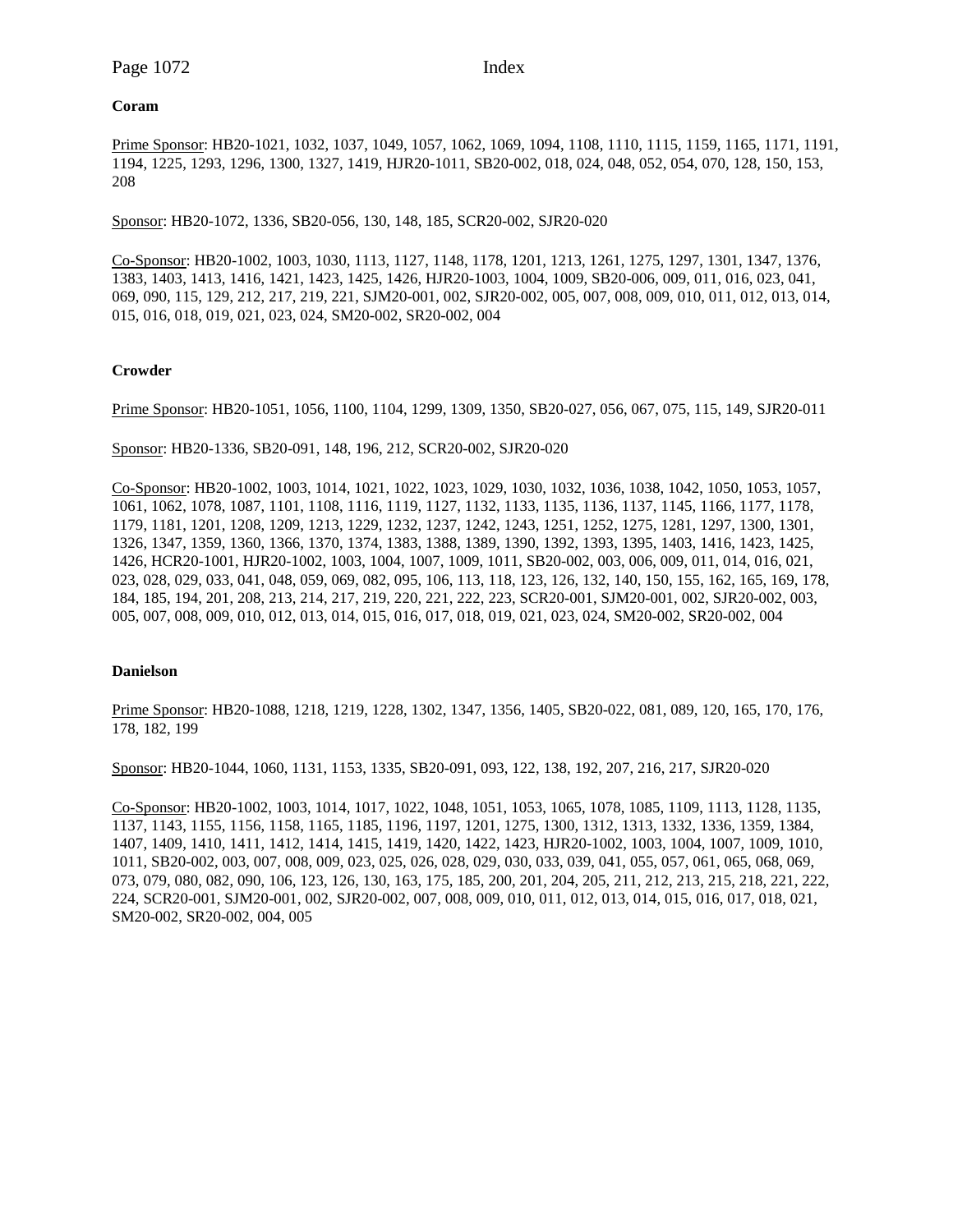## **Donovan**

Prime Sponsor: HB20-1003, 1010, 1017, 1071, 1087, 1092, 1093, 1110, 1137, 1157, 1159, 1160, 1184, 1208, 1240, 1315, 1338, 1343, 1349, 1403, 1413, 1421, HJR20-1009, 1011, SB20-002, 010, 024, 048, 078, 121, 122, 130, 135, 154, 174, 177, 200, 201, 215, SJR20-003, 011

Sponsor: HB20-1030, 1072, 1085, 1153, SB20-003, 007, 011, 017, 133, 185, 217, SJR20-020

Co-Sponsor: HB20-1021, 1022, 1029, 1048, 1051, 1053, 1061, 1095, 1113, 1145, 1148, 1178, 1196, 1201, 1225, 1229, 1265, 1281, 1313, 1326, 1347, 1365, 1366, 1370, 1396, 1407, 1408, 1410, 1426, HJR20-1002, 1003, 1004, SB20-009, 014, 028, 033, 035, 036, 041, 069, 071, 079, 083, 090, 091, 100, 106, 108, 115, 123, 124, 132, 150, 155, 165, 166, 170, 181, 186, 206, 209, 212, 213, 218, 221, 223, 224, SCR20-001, SJM20-001, 002, SJR20-002, 005, 007, 008, 009, 010, 012, 013, 014, 015, 016, 018, 019, 021, 023, SM20-002, SR20-002, 004

## **Fenberg**

Prime Sponsor: HB20-1057, 1132, 1158, 1196, 1225, 1290, 1336, 1345, 1359, 1416, HJR20-1012, 1013, SB20- 004, 018, 038, 093, 186, 189, 194, 197, 204, 205, 214, 218, SJR20-001, 005, 017, 024, SR20-001, 005

Sponsor: HB20-1004, 1153, 1265, 1349, HJR20-1001, 1006, 1007, 1010, SB20-003, 057, 091, 130, 167, 217, SJR20-004, 020

Co-Sponsor: HB20-1001, 1009, 1014, 1017, 1021, 1024, 1031, 1039, 1042, 1044, 1048, 1053, 1061, 1082, 1109, 1119, 1143, 1155, 1201, 1206, 1207, 1232, 1275, 1280, 1289, 1301, 1302, 1312, 1313, 1326, 1330, 1332, 1347, 1365, 1409, 1410, 1411, 1413, 1414, 1415, 1418, 1420, 1422, 1424, 1427, HJR20-1002, 1003, 1004, 1009, 1011, SB20-002, 006, 007, 008, 017, 023, 028, 029, 030, 041, 055, 064, 069, 071, 073, 080, 083, 095, 100, 108, 120, 123, 125, 150, 163, 164, 165, 166, 170, 177, 184, 185, 200, 201, 207, 211, 212, 215, 221, 222, 223, 224, SCR20-001, SJM20-001, 002, SJR20-002, 007, 008, 009, 010, 011, 012, 013, 014, 015, 016, 018, 019, 021, 023, SM20-002, SR20-002, 004

## **Fields**

Prime Sponsor: HB20-1005, 1007, 1008, 1026, 1027, 1035, 1041, 1048, 1067, 1082, 1086, 1103, 1120, 1148, 1180, 1185, 1190, 1198, 1210, 1230, 1234, 1270, 1278, 1319, 1332, 1341, 1409, 1411, 1427, HJR20-1002, SB20-001, 014, 016, 026, 029, 033, 037, 039, 042, 071, 079, 088, 123, 144, 164, 188, 217, 219, SJR20-002, 006, 008, SR20- 002

Sponsor: HB20-1153, 1336, 1408, SB20-003, 023, 091, 093, 104, 185, 196, SJR20-020

Co-Sponsor: HB20-1001, 1002, 1009, 1014, 1021, 1022, 1031, 1032, 1039, 1044, 1053, 1056, 1057, 1061, 1095, 1100, 1109, 1113, 1116, 1119, 1135, 1143, 1145, 1158, 1183, 1196, 1200, 1206, 1207, 1215, 1216, 1218, 1219, 1229, 1244, 1256, 1259, 1265, 1275, 1285, 1300, 1301, 1302, 1312, 1326, 1347, 1360, 1365, 1366, 1391, 1403, 1407, 1410, 1413, 1414, 1415, 1417, 1418, 1420, 1421, 1422, 1426, HJR20-1003, 1004, 1006, 1007, 1009, 1010, 1011, SB20-002, 028, 030, 041, 048, 057, 065, 069, 081, 082, 083, 095, 096, 106, 124, 130, 150, 158, 165, 166, 167, 170, 175, 176, 178, 181, 184, 186, 200, 204, 205, 207, 210, 211, 212, 214, 215, 221, 222, 223, SCR20-001, SJM20-001, 002, SJR20-005, 007, 009, 010, 011, 012, 013, 014, 015, 016, 017, 018, 019, 021, 023, 024, SM20- 002, SR20-004, 005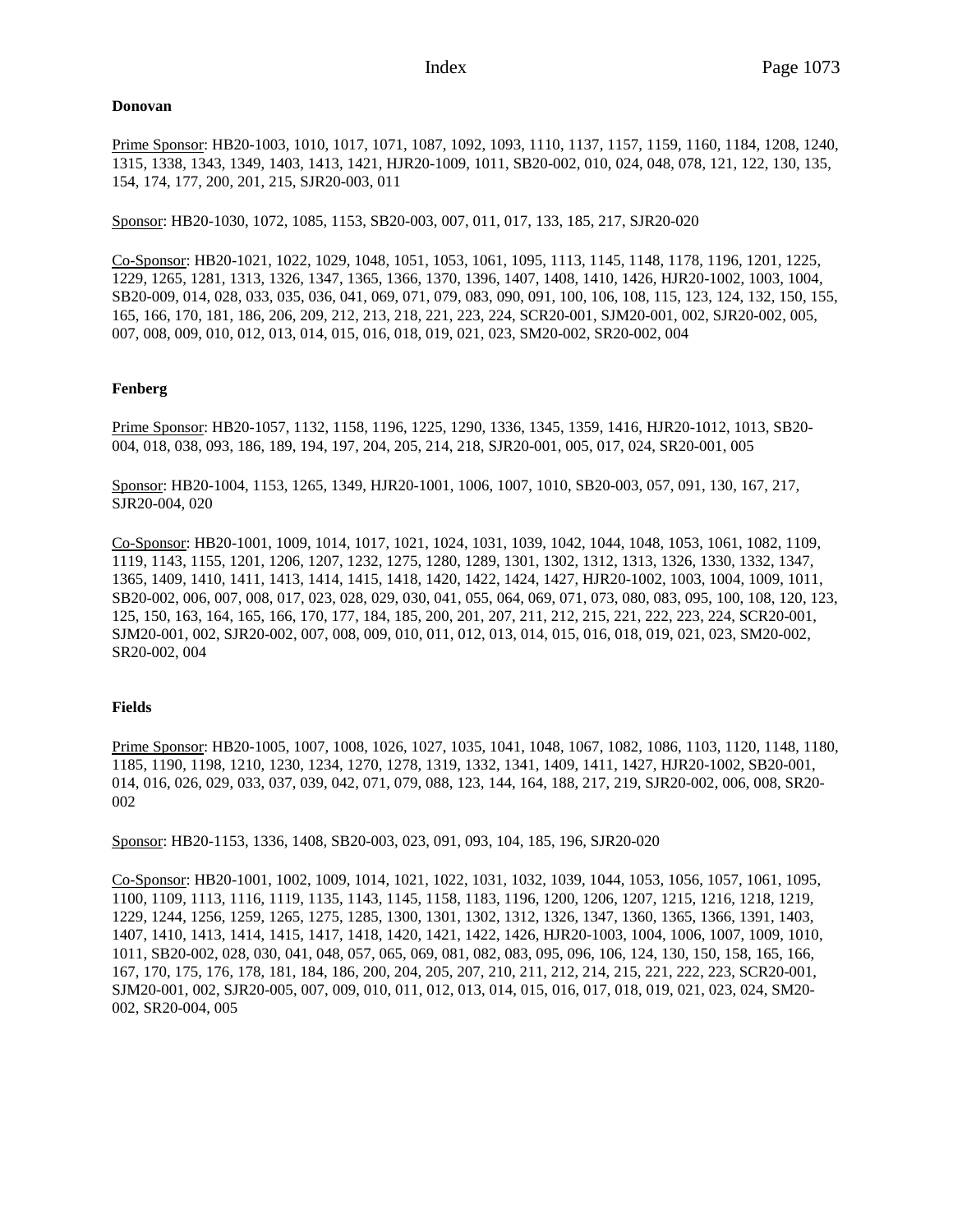## **Foote**

Prime Sponsor: HB20-1084, 1162, 1192, 1207, 1215, 1227, 1285, 1289, 1299, 1414, SB20-008, 061, 064, 093, 131, 139, 179, 195

Sponsor: HB20-1059, 1071, 1153, 1179, 1336, SB20-011, 017, 062, 124, 217, SJR20-020

Co-Sponsor: HB20-1009, 1021, 1031, 1044, 1124, 1135, 1143, 1155, 1225, 1265, 1275, 1301, 1332, 1359, 1393, 1410, 1411, 1415, 1420, 1422, 1427, HJR20-1002, 1003, 1004, 1006, 1007, 1009, 1011, SB20-009, 041, 055, 065, 069, 082, 083, 091, 095, 108, 123, 167, 181, 204, 205, 207, 221, 222, 224, SJM20-001, 002, SJR20-002, 005, 007, 008, 009, 010, 011, 012, 013, 014, 015, 016, 018, 019, 021, 023, 024, SM20-002, SR20-004

#### **Garcia**

Prime Sponsor: HB20-1044, 1145, 1153, 1298, HJR20-1001, 1006, 1007, 1010, SB20-003, 025, 030, 069, 089, 095, 199, 209, 217, 220, SJR20-004, 009, 015, 018, SM20-002

Sponsor: HB20-1336, HJR20-1012, 1013, SB20-091, 093, 100, 122, 185, 186, 196, 214, SJR20-001, 020, 024, SM20-001, SR20-001

Co-Sponsor: HB20-1002, 1003, 1009, 1014, 1019, 1021, 1026, 1037, 1039, 1048, 1050, 1051, 1052, 1053, 1057, 1061, 1062, 1085, 1095, 1100, 1101, 1104, 1109, 1113, 1119, 1124, 1135, 1143, 1148, 1157, 1177, 1178, 1184, 1196, 1200, 1201, 1213, 1229, 1232, 1262, 1265, 1275, 1280, 1300, 1301, 1312, 1326, 1330, 1332, 1347, 1359, 1365, 1366, 1403, 1407, 1408, 1409, 1410, 1411, 1412, 1413, 1414, 1415, 1417, 1420, 1421, 1422, 1423, 1426, HJR20-1002, 1003, 1004, 1009, 1011, SB20-002, 007, 009, 016, 017, 023, 026, 028, 029, 033, 035, 036, 039, 041, 055, 057, 073, 079, 081, 082, 090, 106, 108, 115, 119, 120, 123, 124, 126, 130, 132, 150, 155, 165, 166, 170, 171, 175, 177, 178, 181, 184, 194, 200, 201, 204, 205, 212, 213, 221, 222, 223, SJM20-001, 002, SJR20-002, 003, 005, 007, 008, 010, 011, 012, 013, 014, 016, 017, 019, 021, 023, SR20-002, 004, 005

#### **Gardner**

Prime Sponsor: HB20-1012, 1014, 1026, 1052, 1107, 1109, 1116, 1120, 1124, 1138, 1148, 1169, 1179, 1291, 1326, 1330, 1402, SB20-023, 049, 062, 072, 085, 109, 114, 137, 147, 161, SJR20-012, SR20-004

Sponsor: HB20-1005, 1056, 1336, SB20-091, 146, 148, SCR20-002, SJR20-002, 020, 022

Co-Sponsor: HB20-1002, 1013, 1021, 1023, 1027, 1051, 1055, 1062, 1101, 1113, 1135, 1145, 1177, 1178, 1213, 1229, 1252, 1275, 1281, 1297, 1301, 1347, 1359, 1363, 1366, 1393, 1403, 1413, 1416, 1421, 1422, 1423, 1426, HCR20-1001, HJR20-1003, 1004, 1009, 1011, SB20-006, 014, 016, 033, 035, 036, 041, 043, 056, 059, 069, 079, 082, 088, 090, 095, 102, 115, 118, 129, 132, 136, 155, 175, 178, 194, 212, 213, 219, 220, 222, SJM20-001, 002, SJR20-007, 008, 009, 010, 011, 013, 014, 015, 016, 017, 018, 019, 021, 023, 024, SM20-002, SR20-002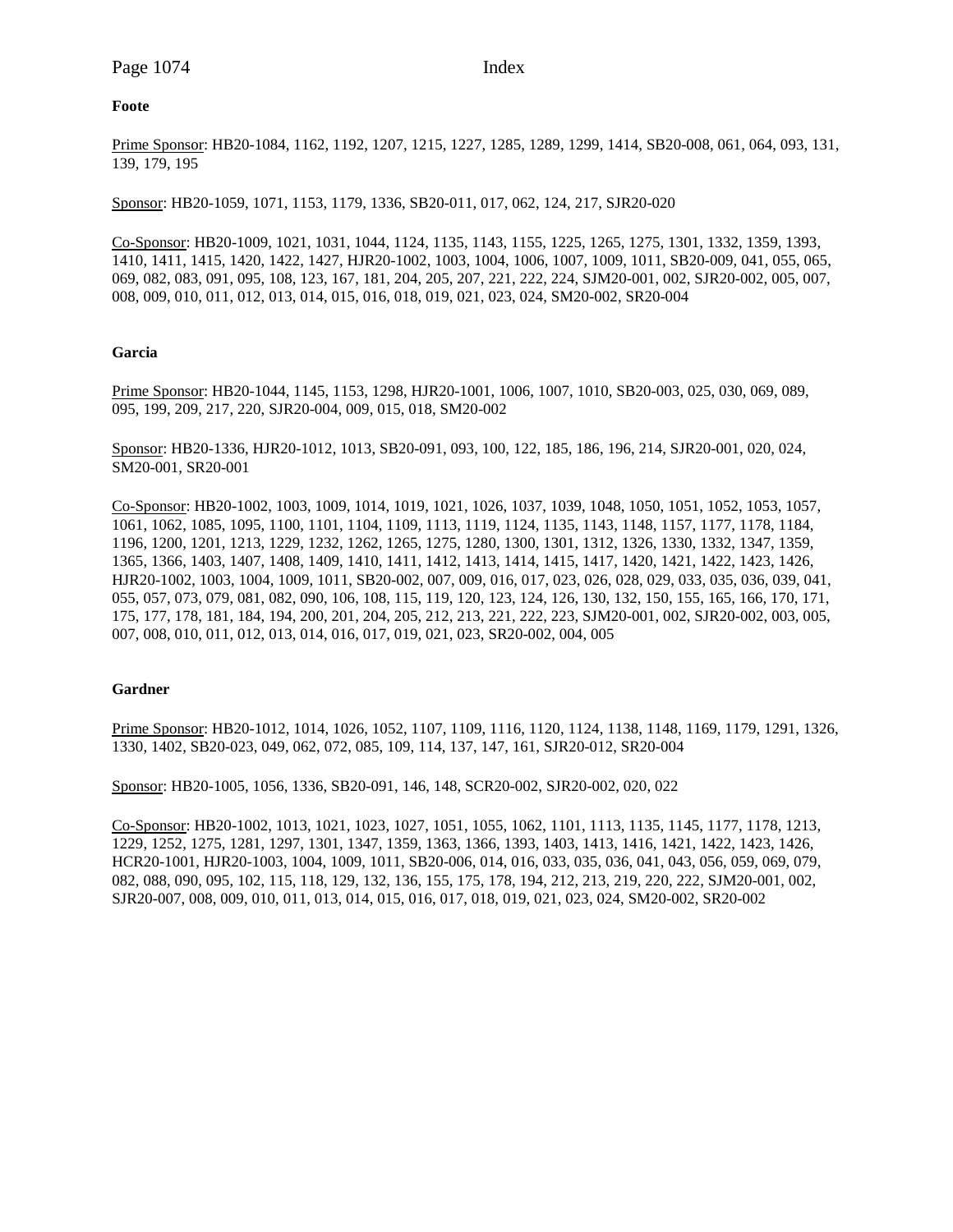Prime Sponsor: HB20-1032, 1044, 1050, 1056, 1094, 1140, 1160, 1183, 1198, 1201, 1209, 1216, 1308, 1316, 1425, SB20-035, 040, 102, 106, 107, 119, 125, 129, 160, 164, 176, SJR20-019

Sponsor: HB20-1004, 1057, 1153, 1336, SB20-018, 057, 071, 093, 196, 217, SJR20-020

Co-Sponsor: HB20-1001, 1002, 1003, 1014, 1021, 1022, 1027, 1036, 1039, 1041, 1042, 1048, 1051, 1052, 1053, 1055, 1062, 1065, 1078, 1100, 1101, 1109, 1113, 1116, 1119, 1124, 1127, 1128, 1132, 1135, 1137, 1143, 1145, 1148, 1158, 1196, 1197, 1200, 1206, 1210, 1211, 1212, 1218, 1219, 1225, 1229, 1230, 1232, 1237, 1265, 1275, 1280, 1285, 1289, 1293, 1300, 1301, 1302, 1312, 1318, 1326, 1330, 1343, 1347, 1359, 1360, 1409, 1410, 1411, 1412, 1413, 1414, 1415, 1417, 1418, 1420, 1421, 1422, 1426, 1427, HJR20-1002, 1003, 1004, 1006, 1007, 1009, 1011, SB20-003, 008, 009, 014, 017, 023, 025, 026, 028, 029, 030, 033, 036, 039, 041, 042, 061, 064, 065, 068, 069, 073, 078, 079, 081, 082, 087, 088, 090, 091, 095, 096, 104, 114, 120, 123, 124, 126, 130, 162, 165, 166, 167, 170, 171, 175, 177, 178, 181, 184, 185, 194, 200, 204, 205, 207, 212, 213, 215, 218, 221, 222, 223, 224, SJM20- 001, 002, SJR20-002, 005, 007, 008, 009, 010, 011, 012, 013, 014, 015, 016, 017, 018, 021, 023, 024, SM20-002, SR20-002, 004, 005

## **Gonzales**

**Ginal**

Prime Sponsor: HB20-1010, 1019, 1028, 1046, 1066, 1080, 1081, 1141, 1163, 1203, 1263, 1265, 1267, 1293, 1294, 1296, 1348, 1351, 1409, 1410, 1424, HJR20-1005, SB20-023, 060, 083, 100, 108, 163, 169, 180, 192, 193, 203, 210, 211, 224, SJR20-014, 016

Sponsor: HB20-1005, 1060, 1153, 1332, 1336, 1349, SB20-001, 003, 010, 091, 093, 097, 116, 138, 216, 217, SJR20-002, 020

Co-Sponsor: HB20-1009, 1014, 1017, 1020, 1021, 1022, 1026, 1031, 1044, 1048, 1050, 1052, 1055, 1057, 1062, 1065, 1085, 1093, 1095, 1100, 1101, 1109, 1119, 1127, 1135, 1143, 1148, 1155, 1157, 1161, 1178, 1182, 1184, 1196, 1197, 1201, 1206, 1225, 1229, 1236, 1243, 1262, 1275, 1301, 1312, 1345, 1347, 1359, 1360, 1365, 1390, 1391, 1392, 1407, 1411, 1412, 1414, 1415, 1418, 1420, 1422, 1426, HJR20-1002, 1003, 1004, 1006, 1007, 1009, 1011, SB20-002, 014, 025, 028, 029, 030, 033, 036, 038, 039, 042, 048, 055, 057, 061, 064, 068, 069, 073, 078, 080, 081, 095, 102, 106, 119, 120, 126, 130, 158, 162, 165, 166, 174, 175, 177, 178, 181, 184, 185, 186, 194, 197, 204, 205, 208, 212, 214, 215, 218, 221, 223, SCR20-001, SJM20-001, 002, SJR20-003, 005, 007, 008, 009, 010, 011, 012, 013, 015, 017, 018, 019, 021, 023, SM20-002, SR20-002, 004, 005

## **Hansen**

Prime Sponsor: HB20-1018, 1031, 1095, 1136, 1155, 1347, 1355, 1417, 1420, SB20-012, 065, 124, 150, 159, 167, 168, 190, 207, 223, SCR20-001

Sponsor: HB20-1153, 1336, SB20-128, 196, 217, SJR20-020

Co-Sponsor: HB20-1001, 1002, 1003, 1009, 1010, 1014, 1020, 1021, 1026, 1027, 1037, 1041, 1044, 1048, 1051, 1053, 1057, 1061, 1080, 1087, 1100, 1101, 1113, 1127, 1128, 1137, 1143, 1145, 1153, 1157, 1158, 1159, 1177, 1182, 1185, 1196, 1197, 1201, 1206, 1207, 1215, 1229, 1232, 1236, 1259, 1289, 1301, 1302, 1313, 1330, 1345, 1359, 1360, 1363, 1365, 1377, 1403, 1408, 1409, 1410, 1411, 1412, 1413, 1414, 1415, 1418, 1421, 1426, HJR20- 1002, 1003, 1004, 1006, 1009, 1011, HM20-1001, HR20-1001, SB20-003, 006, 008, 014, 016, 017, 023, 026, 028, 029, 030, 032, 033, 035, 036, 038, 039, 040, 041, 051, 055, 057, 061, 064, 069, 073, 079, 082, 083, 090, 091, 093, 095, 100, 102, 108, 118, 123, 130, 146, 152, 163, 165, 166, 169, 170, 174, 175, 176, 184, 185, 194, 200, 201, 204, 205, 211, 212, 218, 221, 222, 224, SJM20-001, 002, SJR20-001, 003, 007, 008, 009, 010, 011, 012, 013, 014, 015, 016, 017, 018, 019, 021, 023, 024, SM20-002, SR20-002, 004, 005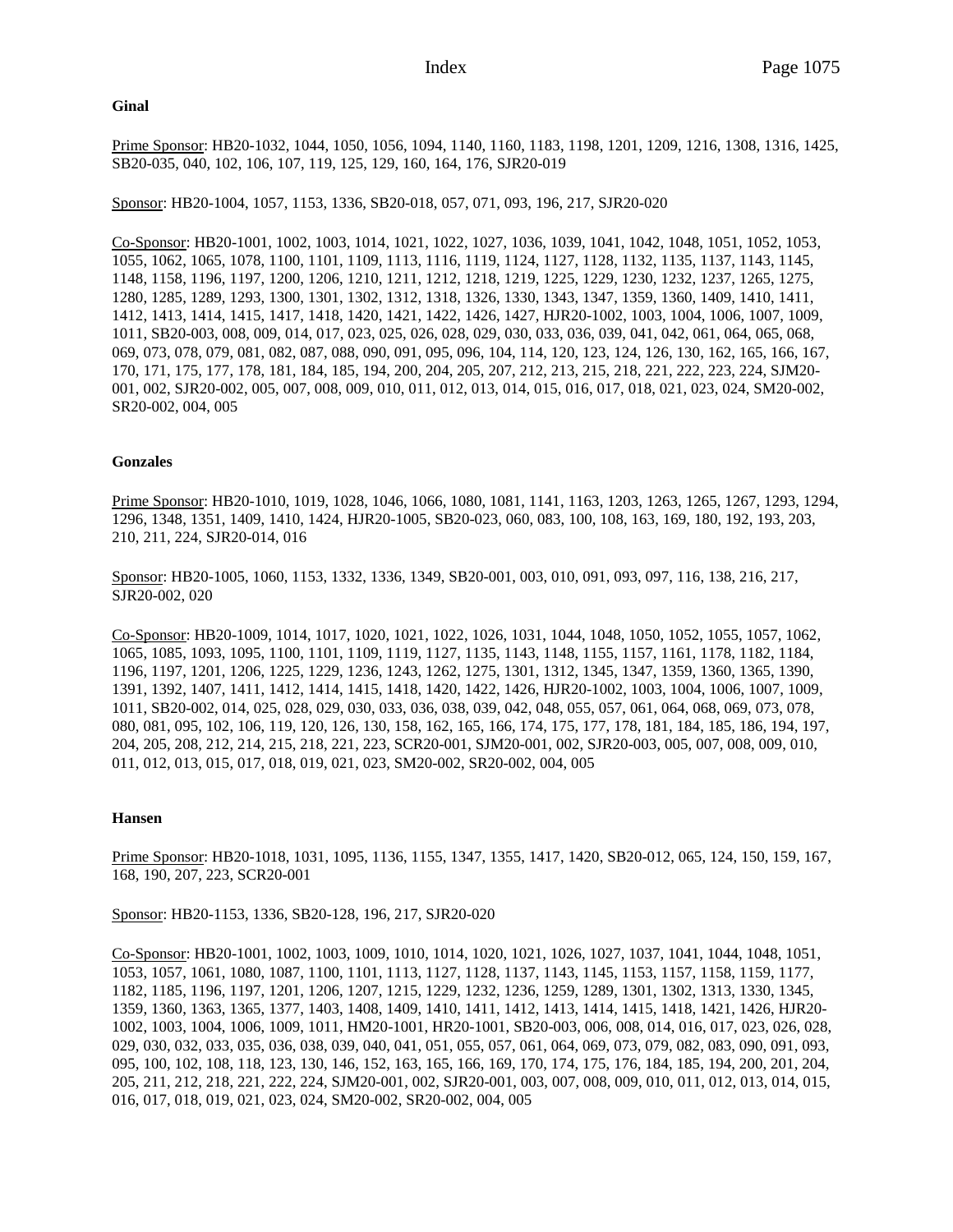# **Hill**

Prime Sponsor: SB20-015, SJR20-018

Sponsor: HB20-1056, SB20-100, SCR20-002

Co-Sponsor: HB20-1135, 1181, 1421, 1423, HJR20-1003, 1004, 1009, 1011, SB20-003, 048, 079, 082, 097, 118, 123, 167, 213, 217, SJM20-001, 002, SJR20-019, 023, SR20-004

# **Hisey**

Prime Sponsor: HB20-1029, 1030, 1071, 1101, 1118, 1119, 1122, 1130, 1156, 1184, 1222, 1223, 1275, 1281, 1312, 1315, 1317, 1336, 1346, SB20-003, 011, 059, 079, 082, 111, 118, 141, 220, SJR20-009, SM20-002, SR20-003

Sponsor: HCR20-1002, SB20-017, 058, 091, 148, 196, SCR20-002, SJR20-020, 022

Co-Sponsor: HB20-1002, 1003, 1021, 1023, 1026, 1027, 1051, 1056, 1057, 1062, 1109, 1113, 1116, 1124, 1135, 1145, 1178, 1297, 1301, 1318, 1326, 1330, 1347, 1421, 1422, 1426, HJR20-1002, 1003, 1004, 1009, 1011, SB20- 023, 030, 033, 035, 036, 041, 048, 056, 069, 090, 095, 106, 115, 124, 126, 129, 132, 155, 178, 184, 194, 201, 212, 213, 214, 222, SJM20-001, 002, SJR20-002, 005, 007, 008, 010, 011, 012, 013, 014, 015, 016, 018, 019, 021, 023, 024, SR20-002, 004

## **Holbert**

Prime Sponsor: HB20-1077, 1083, 1145, 1289, 1311, 1345, 1359, 1416, HJR20-1004, 1006, 1007, 1010, 1012, SB20-032, 086, 095, 096, 097, 110, 129, 131, 140, 186, 209, 214

Sponsor: HB20-1169, HJR20-1001, 1013, SB20-091, 148, SCR20-002, SJR20-001, 004, 020, 024, SR20-001

Co-Sponsor: HB20-1014, 1022, 1023, 1026, 1030, 1032, 1039, 1062, 1087, 1109, 1135, 1148, 1213, 1256, 1275, 1281, 1301, 1326, 1330, 1366, 1383, 1413, 1421, 1423, HJR20-1002, 1003, 1009, 1011, SB20-023, 033, 036, 041, 047, 069, 082, 118, 126, 175, 177, 183, 194, 212, 217, 219, SJM20-001, 002, SJR20-002, 005, 007, 008, 009, 010, 011, 012, 013, 014, 015, 016, 017, 018, 019, 021, 023, SM20-002, SR20-002, 004

#### **Lee**

Prime Sponsor: HB20-1004, 1013, 1052, 1062, 1102, 1119, 1123, 1179, 1196, 1220, 1275, 1287, 1326, 1330, 1346, 1402, 1404, SB20-057, 062, 063, 070, 076, 144, 161, 172, 181, 187, 191, 218

Sponsor: HB20-1057, 1153, 1336, SB20-003, 018, 091, 093, 185, 217, SJR20-020

Co-Sponsor: HB20-1002, 1009, 1014, 1017, 1019, 1020, 1021, 1024, 1032, 1044, 1048, 1053, 1061, 1065, 1085, 1101, 1104, 1109, 1113, 1116, 1124, 1128, 1143, 1148, 1156, 1158, 1197, 1201, 1210, 1212, 1225, 1229, 1243, 1262, 1265, 1280, 1301, 1302, 1312, 1347, 1359, 1360, 1363, 1366, 1386, 1391, 1393, 1403, 1407, 1410, 1411, 1412, 1413, 1414, 1415, 1416, 1418, 1421, 1422, 1424, 1426, HJR20-1002, 1003, 1006, 1007, 1009, 1011, SB20- 002, 006, 007, 008, 014, 023, 025, 026, 028, 029, 030, 033, 036, 037, 038, 039, 041, 042, 048, 051, 055, 061, 064, 068, 069, 078, 079, 080, 081, 082, 083, 090, 095, 096, 100, 106, 108, 114, 119, 120, 123, 126, 130, 139, 155, 158, 162, 163, 166, 167, 170, 176, 178, 184, 186, 200, 201, 204, 205, 207, 210, 211, 212, 213, 220, 221, 222, 223, 224, SCR20-001, SJM20-001, 002, SJR20-002, 003, 005, 007, 008, 009, 010, 011, 012, 013, 014, 015, 016, 017, 018, 019, 021, 023, 024, SM20-002, SR20-002, 004, 005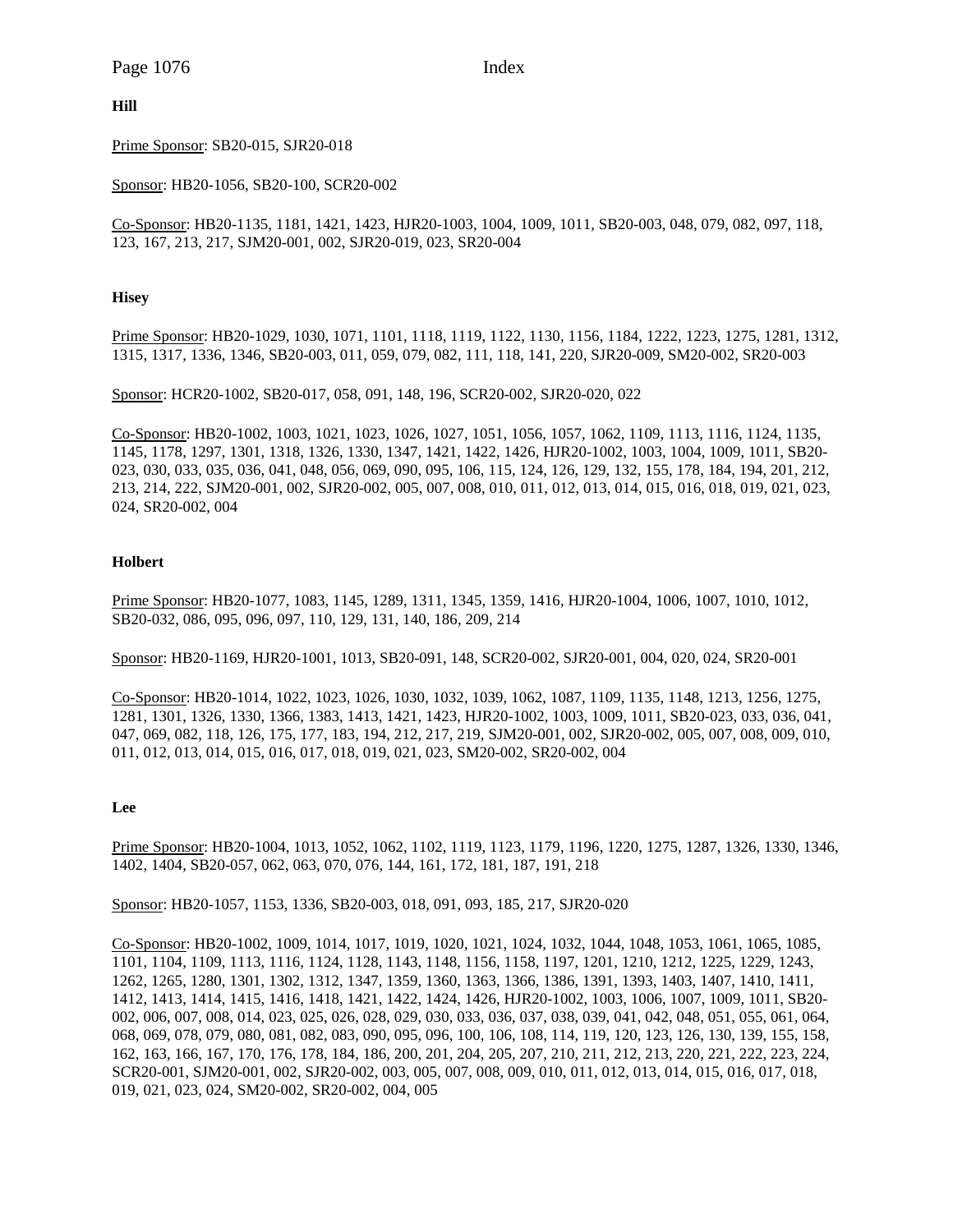## **Lundeen**

Prime Sponsor: HB20-1005, 1007, 1113, 1135, 1297, 1322, 1324, 1329, HCR20-1002, HJR20-1003, SB20-044, 074, 184, SCR20-002, SJR20-002, 013, 023

Sponsor: HB20-1169, 1336, SB20-023, 071, 091, 148, 185, SJR20-020

Co-Sponsor: HB20-1021, 1023, 1026, 1032, 1039, 1051, 1055, 1057, 1062, 1109, 1124, 1145, 1178, 1229, 1275, 1285, 1301, 1326, 1347, 1359, 1366, 1422, 1423, 1425, HJR20-1002, 1004, 1006, 1009, 1011, SB20-011, 016, 033, 035, 041, 056, 059, 069, 079, 090, 095, 102, 118, 132, 155, 175, 194, 212, 213, 220, 222, SJM20-001, 002, SJR20- 007, 008, 009, 010, 011, 012, 014, 015, 016, 018, 019, 021, 024, SM20-002, SR20-002, 004

# **Marble**

Prime Sponsor: HB20-1060, 1075, 1080, 1099, 1126, 1154, 1169, 1170, 1287, 1424, HCR20-1003, SB20-058, 084, 142, 148, 172, 197, 203, SJR20-005, 010, 020

## Sponsor: HB20-1173, HCR20-1002, SCR20-002

Co-Sponsor: HB20-1002, 1014, 1021, 1029, 1030, 1062, 1082, 1101, 1124, 1135, 1145, 1148, 1177, 1252, 1256, 1281, 1326, 1330, 1336, 1347, 1363, 1366, 1397, 1421, 1423, 1425, 1426, HJR20-1002, 1003, 1004, 1009, 1011, SB20-011, 016, 023, 032, 036, 056, 069, 071, 079, 082, 088, 090, 091, 095, 096, 115, 118, 123, 126, 132, 140, 155, 175, 185, 186, 194, 214, 220, 222, SJM20-001, 002, SJR20-002, 004, 007, 008, 009, 011, 012, 013, 018, 021, 024, SM20-002, SR20-002, 004

## **Moreno**

Prime Sponsor: HB20-1020, 1024, 1038, 1042, 1061, 1147, 1149, 1167, 1181, 1182, 1201, 1202, 1205, 1217, 1237, 1242, 1243, 1244, 1245, 1246, 1247, 1248, 1249, 1250, 1251, 1252, 1253, 1254, 1255, 1256, 1257, 1258, 1259, 1261, 1262, 1265, 1322, 1334, 1360, 1361, 1363, 1364, 1365, 1367, 1370, 1371, 1373, 1378, 1380, 1382, 1383, 1384, 1385, 1386, 1387, 1389, 1390, 1391, 1394, 1395, 1397, 1399, 1400, 1401, 1406, 1419, 1420, 1426, 1427, HJR20-1008, SB20-029, 034, 068, 136, 156, 162, 166, 193, 202, 215, 221, SJR20-014, 021

Sponsor: HB20-1025, 1030, 1036, 1071, 1153, 1166, 1174, 1175, 1176, 1177, 1260, 1336, 1362, 1366, 1368, 1369, 1372, 1374, 1375, 1376, 1377, 1379, 1381, 1388, 1392, 1393, 1396, 1398, SB20-011, 017, 019, 021, 043, 045, 046, 051, 091, 113, 134, 152, 217, SJR20-020

Co-Sponsor: HB20-1002, 1009, 1010, 1014, 1017, 1019, 1021, 1026, 1027, 1029, 1037, 1039, 1044, 1048, 1051, 1052, 1053, 1055, 1057, 1062, 1065, 1074, 1078, 1080, 1085, 1093, 1094, 1095, 1100, 1101, 1104, 1108, 1109, 1113, 1116, 1119, 1127, 1128, 1132, 1143, 1145, 1155, 1157, 1158, 1196, 1197, 1200, 1210, 1225, 1229, 1232, 1236, 1275, 1280, 1289, 1290, 1293, 1300, 1301, 1302, 1312, 1313, 1318, 1330, 1332, 1345, 1347, 1403, 1407, 1408, 1409, 1410, 1411, 1412, 1413, 1414, 1415, 1417, 1418, 1421, 1422, 1424, HJR20-1002, 1003, 1004, 1006, 1009, 1010, 1011, SB20-002, 003, 006, 007, 009, 014, 016, 023, 025, 026, 028, 030, 032, 033, 035, 036, 038, 041, 042, 048, 055, 057, 064, 065, 069, 071, 073, 079, 080, 083, 086, 090, 093, 095, 100, 104, 106, 108, 118, 123, 124, 126, 129, 130, 139, 155, 158, 163, 165, 167, 169, 170, 171, 174, 175, 176, 177, 178, 181, 183, 184, 185, 186, 194, 200, 201, 204, 205, 206, 207, 208, 209, 211, 212, 213, 214, 218, 220, 222, 223, 224, SCR20-001, SJM20-001, 002, SJR20-002, 003, 005, 007, 008, 009, 010, 011, 012, 013, 015, 016, 017, 018, 019, 023, 024, SM20-002, SR20-002, 004, 005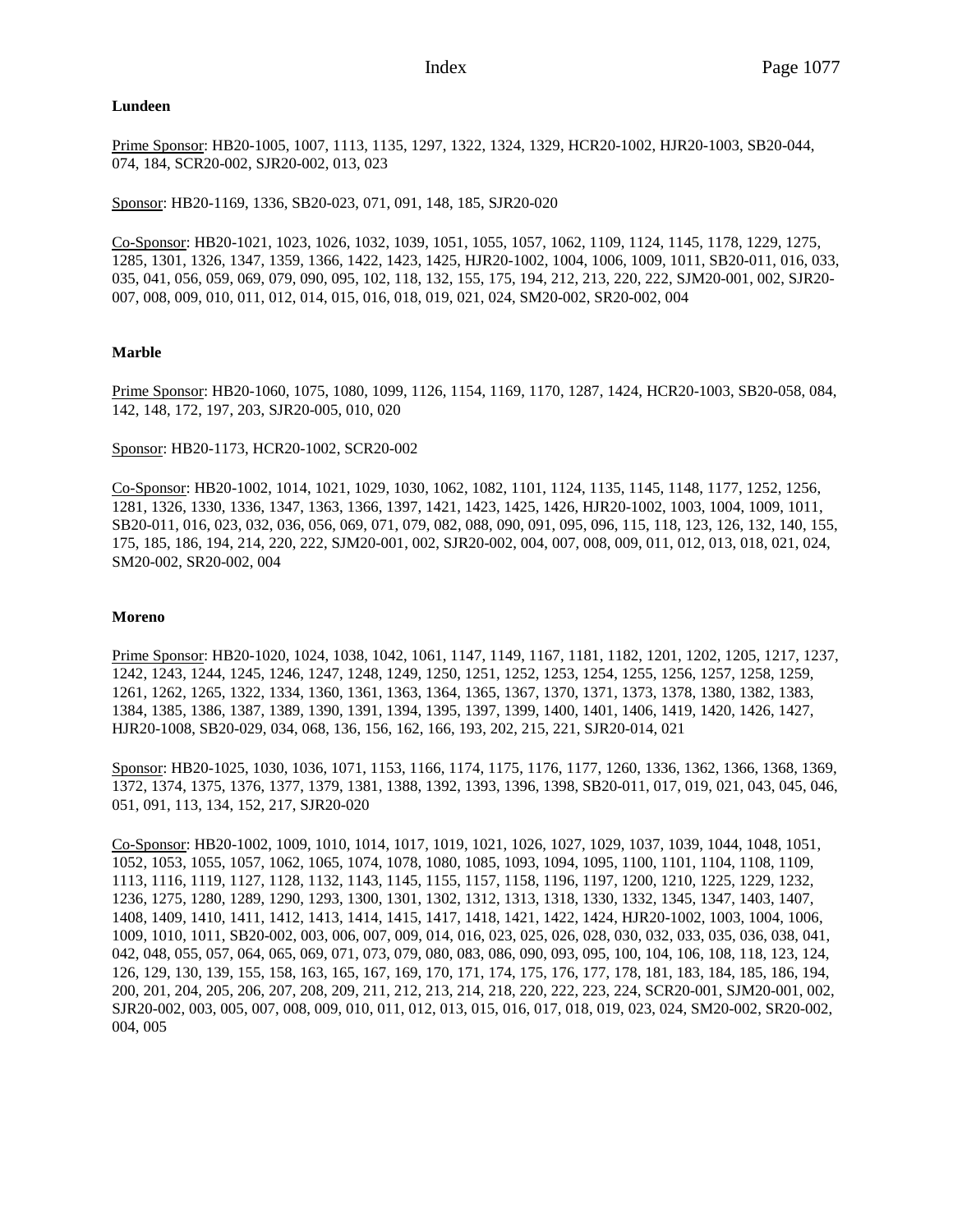# **Pettersen**

Prime Sponsor: HB20-1006, 1011, 1016, 1053, 1065, 1153, 1411, 1414, 1415, SB20-007, 028, 073, 156, 168, 200

Sponsor: HB20-1017, 1030, 1071, 1085, 1336, SB20-011, 017, 051, 093, 184, 207, 216, 217, SJR20-020

Co-Sponsor: HB20-1002, 1009, 1014, 1022, 1032, 1044, 1048, 1057, 1061, 1062, 1078, 1095, 1100, 1101, 1109, 1113, 1119, 1128, 1135, 1143, 1155, 1158, 1185, 1196, 1201, 1206, 1229, 1232, 1265, 1275, 1280, 1290, 1293, 1301, 1302, 1312, 1313, 1326, 1332, 1347, 1359, 1396, 1407, 1408, 1409, 1410, 1412, 1413, 1416, 1417, 1420, 1421, 1422, 1423, 1426, 1427, HJR20-1002, 1004, 1009, 1011, SB20-003, 009, 023, 029, 033, 041, 055, 057, 095, 119, 130, 150, 158, 165, 166, 170, 175, 176, 178, 181, 185, 186, 194, 201, 204, 205, 211, 212, 213, 215, 218, 221, 222, 224, SJM20-001, SJR20-017, 018, 019, 021, 023, SM20-002, SR20-004, 005

## **Priola**

Prime Sponsor: HB20-1001, 1017, 1043, 1047, 1055, 1061, 1065, 1085, 1102, 1103, 1128, 1155, 1180, 1189, 1232, 1319, SB20-005, 028, 051, 055, 066, 094, 112, 124, 146, 163, 167, 213, SJR20-021

Sponsor: HB20-1030, 1071, 1335, 1336, SB20-007, 011, 017, 100, 123, 148, 185, 196, SCR20-002, SJR20-020, 022

Co-Sponsor: HB20-1002, 1003, 1014, 1021, 1022, 1023, 1027, 1032, 1039, 1050, 1051, 1057, 1062, 1082, 1087, 1094, 1109, 1113, 1119, 1124, 1133, 1135, 1145, 1177, 1178, 1184, 1201, 1213, 1225, 1229, 1237, 1251, 1252, 1256, 1260, 1275, 1281, 1285, 1297, 1301, 1318, 1326, 1330, 1347, 1359, 1366, 1383, 1403, 1408, 1410, 1411, 1412, 1413, 1416, 1421, 1422, 1423, 1425, 1426, HCR20-1001, HJR20-1002, 1003, 1006, 1007, 1009, 1011, SB20-006, 009, 014, 016, 023, 029, 033, 035, 039, 040, 041, 056, 059, 061, 069, 081, 082, 088, 090, 091, 095, 096, 104, 110, 118, 126, 132, 150, 158, 162, 176, 177, 178, 184, 186, 194, 201, 205, 208, 212, 217, 219, 220, 221, 223, 224, SJM20-001, 002, SJR20-002, 007, 008, 009, 010, 011, 012, 013, 014, 015, 016, 017, 018, 019, 023, 024, SM20-002, SR20-002, 004

#### **Rankin**

Prime Sponsor: HB20-1087, 1092, 1093, 1240, 1260, 1261, 1288, 1363, 1365, 1366, 1368, 1369, 1370, 1372, 1374, 1375, 1376, 1377, 1379, 1381, 1382, 1383, 1390, 1393, 1394, 1395, 1396, 1398, 1399, 1401, 1426, SB20-009, 016, 099, 130, 162, 175, SJR20-007, 022

Sponsor: HB20-1169, 1170, 1242, 1243, 1244, 1245, 1246, 1247, 1248, 1249, 1250, 1251, 1252, 1253, 1254, 1255, 1256, 1257, 1258, 1259, 1262, 1360, 1361, 1362, 1364, 1371, 1373, 1378, 1380, 1384, 1385, 1386, 1388, 1389, 1391, 1392, 1397, 1400, 1422, HJR20-1008, SB20-091, 148, 185, SCR20-001, 002, SJR20-020

Co-Sponsor: HB20-1003, 1014, 1021, 1022, 1029, 1032, 1036, 1039, 1050, 1051, 1057, 1062, 1077, 1082, 1104, 1108, 1113, 1116, 1135, 1145, 1177, 1178, 1208, 1213, 1229, 1237, 1275, 1280, 1281, 1301, 1318, 1326, 1347, 1359, 1403, 1407, 1408, 1413, 1421, 1423, HJR20-1002, 1003, 1004, 1009, 1011, SB20-002, 023, 033, 036, 041, 056, 059, 069, 079, 081, 082, 095, 115, 118, 132, 155, 177, 186, 201, 212, 213, 219, 220, 222, 223, SJM20-001, 002, SJR20-002, 005, 008, 009, 010, 011, 012, 013, 014, 015, 016, 017, 018, 019, 021, 023, 024, SM20-002, SR20- 002, 004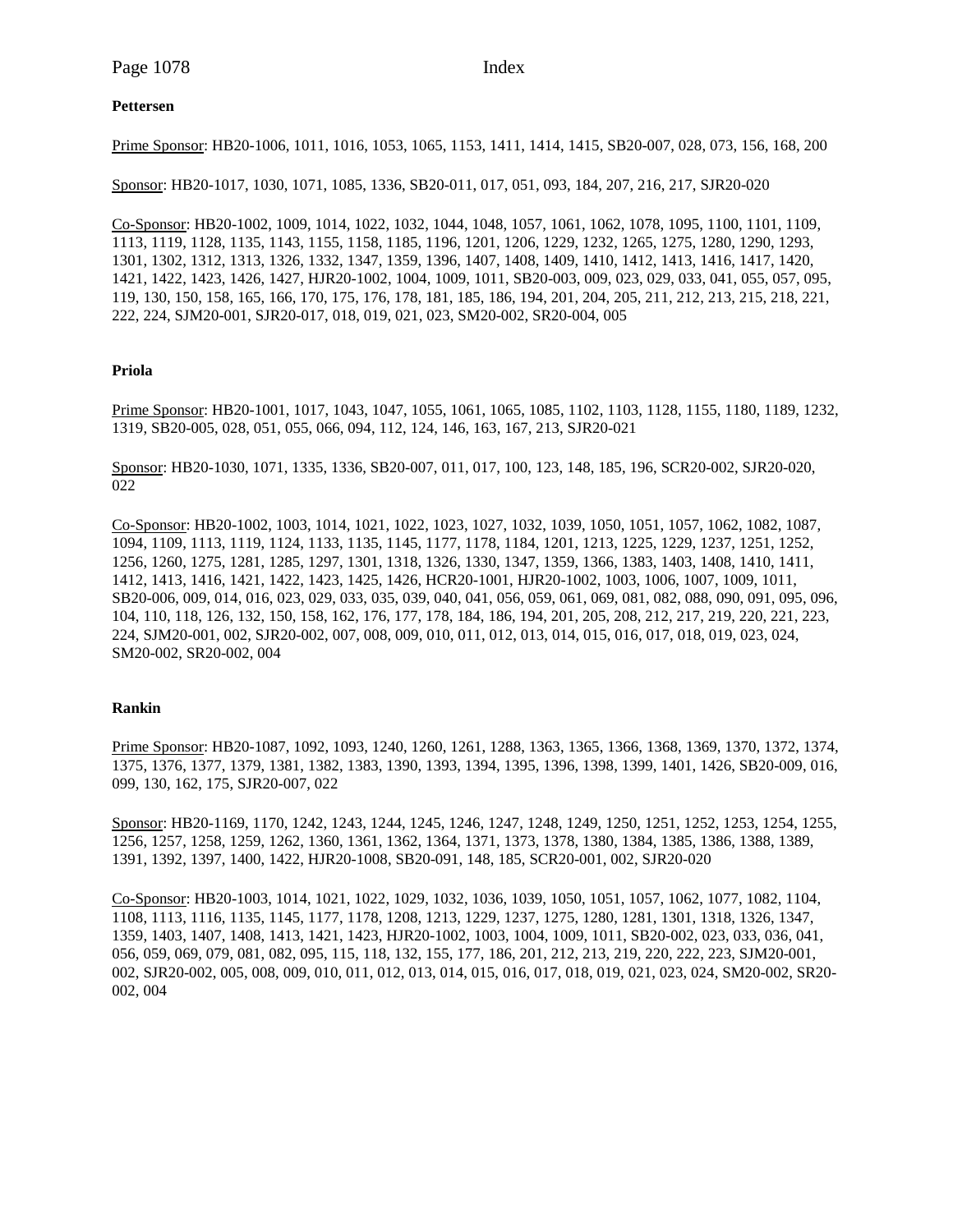# **Rodriguez**

Prime Sponsor: HB20-1060, 1079, 1211, 1213, 1241, 1328, 1351, 1415, SB20-013, 030, 037, 042, 060, 080, 096, 138, 151, 157, 192, 216, SJR20-015, 016

Sponsor: HB20-1153, 1179, 1332, 1336, 1402, SB20-026, 062, 091, 093, 100, 116, 185, 217, SJR20-014, 020

Co-Sponsor: HB20-1002, 1009, 1010, 1019, 1020, 1021, 1026, 1037, 1044, 1048, 1050, 1053, 1057, 1061, 1093, 1101, 1113, 1135, 1148, 1155, 1157, 1196, 1209, 1218, 1301, 1302, 1326, 1347, 1359, 1360, 1383, 1407, 1412, 1418, 1421, 1422, 1426, HJR20-1002, 1003, 1004, 1006, 1007, 1009, 1011, SB20-002, 017, 033, 036, 039, 041, 064, 069, 073, 083, 090, 095, 108, 119, 130, 155, 163, 165, 166, 170, 175, 176, 200, 204, 205, 210, 211, 215, 221, 222, SJM20-001, 002, SJR20-002, 003, 005, 007, 008, 009, 010, 011, 012, 013, 018, 019, 021, 023, SM20-002, SR20-002, 004, 005

# **Scott**

Prime Sponsor: HB20-1003, 1030, 1051, 1279, SB20-035, 105, SM20-001

Sponsor: HB20-1071, 1336, SB20-011, 051, 130, 148, SCR20-002

Co-Sponsor: HB20-1002, 1014, 1021, 1023, 1027, 1032, 1037, 1038, 1055, 1057, 1082, 1087, 1101, 1109, 1113, 1124, 1135, 1148, 1252, 1326, 1347, 1363, 1366, 1403, 1408, 1413, 1416, 1421, 1423, 1426, HCR20-1001, HJR20- 1003, 1004, 1009, 1011, SB20-016, 023, 033, 036, 041, 056, 069, 090, 095, 114, 118, 129, 140, 155, 175, 177, 184, 194, 206, 209, 220, 222, SJM20-001, 002, SJR20-002, 014, 015, 016, 019, 020, 021, 023, 024, SM20-002, SR20- 002

## **Smallwood**

Prime Sponsor: HB20-1074, 1147, 1173, 1204, 1221, 1271, 1280, 1284, 1425, HCR20-1001, SB20-071, 126, 127, 145, 171

## Sponsor: SCR20-002, SJR20-020

Co-Sponsor: HB20-1003, 1014, 1021, 1022, 1023, 1026, 1027, 1029, 1039, 1050, 1051, 1055, 1056, 1061, 1062, 1077, 1087, 1109, 1133, 1135, 1148, 1178, 1179, 1212, 1213, 1275, 1289, 1297, 1301, 1326, 1336, 1363, 1366, 1407, 1422, 1423, HJR20-1002, 1003, 1004, 1009, 1011, SB20-016, 023, 033, 036, 056, 059, 069, 078, 079, 082, 086, 090, 091, 095, 096, 097, 115, 129, 132, 155, 176, 177, 197, 213, 220, 221, 222, SJM20-001, 002, SJR20-002, 007, 008, 009, 010, 011, 012, 013, 014, 015, 016, 018, 019, 021, 023, 024, SM20-002, SR20-002, 004

# **Sonnenberg**

Prime Sponsor: HB20-1069, 1072, 1096, 1127, 1178, 1213, 1224, 1237, 1301, 1341, 1403, 1408, 1421, SB20-020, 091, 101, 132, 135, 155, 173, 219, SJM20-002, SJR20-006, SR20-002

Sponsor: HB20-1067, 1082, 1126, HCR20-1002, SB20-024, SCR20-002, SJR20-003, 007, 008, 010, 011, 012, 013, 020

Co-Sponsor: HB20-1002, 1003, 1026, 1030, 1032, 1050, 1062, 1101, 1109, 1113, 1135, 1137, 1145, 1177, 1275, 1281, 1300, 1326, 1330, 1347, 1363, 1413, 1416, 1423, HJR20-1002, 1004, 1009, 1011, SB20-002, 011, 023, 033, 036, 041, 056, 069, 082, 090, 095, 096, 115, 118, 124, 184, 186, 194, 201, 209, 212, 220, 222, SJM20-001, SJR20- 002, 005, 009, 014, 015, 016, 018, 019, 021, 023, SM20-002, SR20-004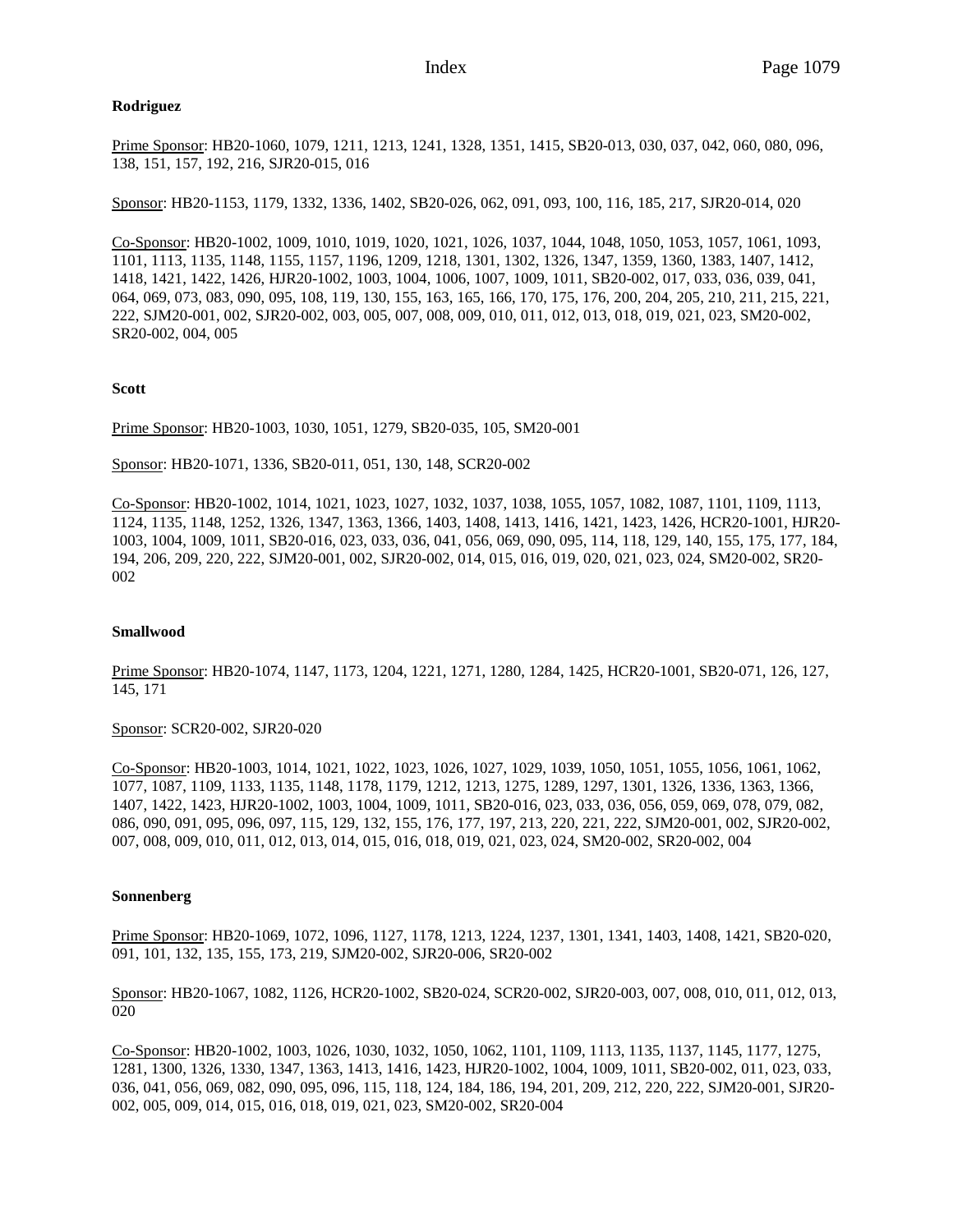# **Story**

Prime Sponsor: HB20-1002, 1006, 1011, 1053, 1067, 1082, 1162, 1191, 1194, 1200, 1286, 1317, 1407, 1408, 1412, 1422, SB20-006, 031, 039, 055, 073, 126, 143, 208, SJM20-001, SJR20-007

Sponsor: HB20-1016, 1153, 1336, 1341, 1377, SB20-010, 091, 093, 196, 217, 219, SJR20-020

Co-Sponsor: HB20-1001, 1009, 1014, 1017, 1021, 1032, 1036, 1039, 1044, 1048, 1051, 1052, 1056, 1057, 1061, 1062, 1065, 1085, 1095, 1100, 1101, 1108, 1113, 1119, 1124, 1128, 1135, 1143, 1145, 1148, 1155, 1158, 1196, 1197, 1215, 1218, 1219, 1225, 1229, 1232, 1236, 1243, 1244, 1247, 1260, 1265, 1275, 1280, 1293, 1300, 1301, 1302, 1312, 1313, 1326, 1332, 1347, 1359, 1360, 1365, 1366, 1403, 1409, 1410, 1411, 1415, 1417, 1418, 1420, 1425, 1426, 1427, HJR20-1002, 1003, 1004, 1006, 1007, 1009, 1011, SB20-002, 003, 007, 008, 009, 014, 023, 026, 028, 029, 030, 033, 035, 036, 041, 042, 057, 061, 068, 069, 079, 080, 081, 082, 090, 095, 096, 106, 108, 120, 123, 125, 130, 150, 158, 163, 164, 165, 166, 167, 170, 175, 176, 178, 181, 184, 185, 186, 194, 200, 201, 204, 205, 207, 211, 212, 213, 215, 218, 221, 223, 224, SCR20-001, SJM20-002, SJR20-002, 005, 008, 009, 010, 011, 012, 013, 014, 015, 016, 017, 018, 019, 021, 023, 024, SM20-002, SR20-002, 004, 005

## **Tate**

Prime Sponsor: HB20-1022, 1023, 1025, 1039, 1042, 1050, 1059, 1133, 1136, 1161, 1166, 1174, 1175, 1176, 1177, 1204, 1206, 1212, 1214, 1236, 1298, 1307, SB20-012, 019, 021, 033, 043, 045, 046, 047, 100, 103, 113, 151, 183, 185, 198, 212, 221, 223, SCR20-001

Sponsor: HB20-1036, 1038, 1167, 1336, 1339, SB20-034, 123, 148, 152, 194, SCR20-002, SJR20-020

Co-Sponsor: HB20-1002, 1003, 1014, 1021, 1026, 1027, 1029, 1030, 1032, 1037, 1041, 1051, 1055, 1056, 1057, 1062, 1067, 1077, 1082, 1087, 1094, 1101, 1108, 1109, 1113, 1119, 1124, 1127, 1135, 1145, 1148, 1156, 1159, 1165, 1178, 1184, 1185, 1201, 1207, 1208, 1209, 1213, 1229, 1230, 1232, 1237, 1242, 1244, 1245, 1249, 1252, 1253, 1254, 1256, 1257, 1259, 1260, 1261, 1262, 1275, 1280, 1281, 1285, 1289, 1297, 1300, 1301, 1318, 1326, 1330, 1347, 1360, 1363, 1365, 1366, 1376, 1383, 1397, 1398, 1402, 1403, 1404, 1408, 1411, 1412, 1413, 1416, 1419, 1422, 1425, 1426, HCR20-1001, HJR20-1001, 1002, 1003, 1004, 1007, 1009, 1011, 1012, SB20-002, 003, 006, 007, 009, 014, 016, 017, 023, 026, 028, 029, 035, 036, 039, 040, 041, 048, 056, 059, 064, 068, 069, 071, 078, 079, 081, 082, 086, 088, 090, 095, 096, 097, 102, 104, 110, 114, 115, 118, 124, 126, 129, 130, 132, 134, 140, 146, 155, 158, 162, 164, 171, 175, 177, 178, 184, 186, 197, 201, 213, 217, 219, 222, SJM20-001, 002, SJR20-002, 004, 005, 007, 008, 009, 010, 011, 012, 013, 017, 018, 019, 021, 023, 024, SM20-002, SR20-001, 002, 004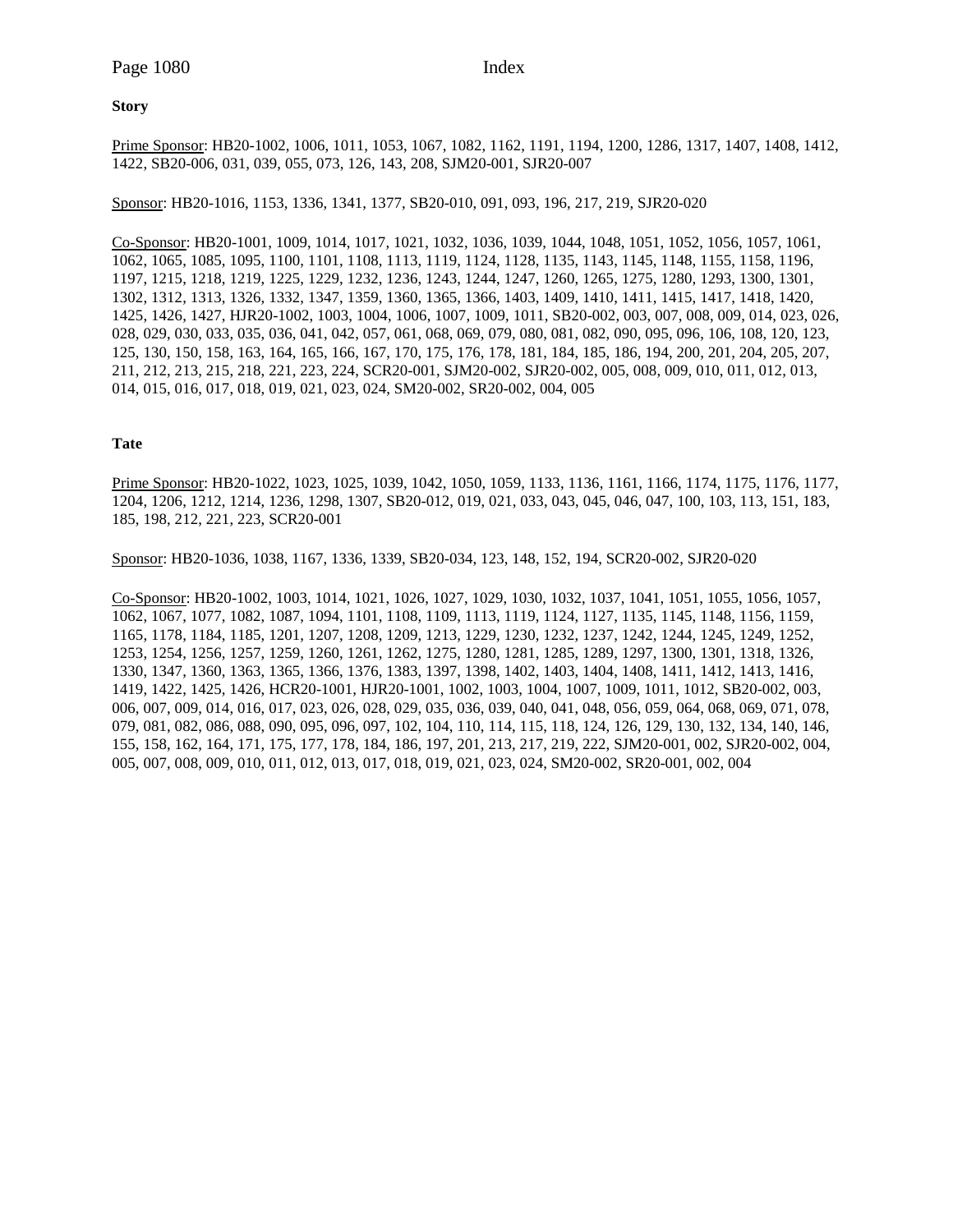#### **Todd**

Prime Sponsor: HB20-1012, 1021, 1043, 1101, 1109, 1116, 1122, 1127, 1135, 1212, 1222, 1223, 1231, 1232, 1241, 1283, 1288, 1295, 1312, 1313, 1329, 1339, 1340, 1354, 1418, HCR20-1001, SB20-040, 082, 087, 127, 158, 160, 183, 196, 206, SJR20-012, 020, SR20-004

Sponsor: HB20-1153, 1336, SB20-003, 071, 091, 093, 123, 184, 185, 198, 217

Co-Sponsor: HB20-1001, 1002, 1003, 1009, 1014, 1017, 1022, 1024, 1026, 1027, 1032, 1036, 1039, 1044, 1048, 1051, 1052, 1053, 1056, 1061, 1062, 1067, 1082, 1095, 1100, 1108, 1113, 1124, 1128, 1137, 1143, 1145, 1148, 1155, 1158, 1165, 1183, 1196, 1197, 1200, 1201, 1206, 1207, 1209, 1210, 1215, 1217, 1218, 1219, 1229, 1230, 1237, 1244, 1260, 1262, 1275, 1280, 1285, 1293, 1297, 1300, 1301, 1302, 1326, 1332, 1347, 1359, 1360, 1365, 1366, 1370, 1391, 1393, 1396, 1403, 1407, 1408, 1409, 1411, 1412, 1413, 1414, 1415, 1416, 1420, 1422, 1425, 1426, 1427, HJR20-1002, 1003, 1004, 1006, 1007, 1009, 1011, 1012, SB20-002, 006, 007, 009, 014, 016, 023, 026, 028, 030, 033, 035, 036, 039, 041, 042, 051, 055, 057, 061, 065, 069, 073, 079, 081, 090, 095, 096, 102, 106, 108, 115, 120, 124, 126, 130, 132, 150, 155, 162, 163, 165, 166, 167, 169, 170, 174, 177, 178, 181, 186, 194, 200, 201, 204, 205, 208, 211, 212, 213, 214, 218, 219, 220, 221, 222, 223, SCR20-001, SJM20-001, 002, SJR20-002, 005, 007, 008, 009, 010, 011, 013, 014, 015, 016, 018, 019, 021, 023, 024, SM20-002, SR20-002, 005

## **Williams**

Prime Sponsor: HB20-1022, 1023, 1031, 1091, HJR20-1002, SB20-047, 086, 110, SJR20-008

Sponsor: HB20-1153, 1336, SB20-003, 100, 185, 217, SJR20-020

Co-Sponsor: HB20-1002, 1009, 1010, 1021, 1026, 1044, 1048, 1053, 1055, 1061, 1080, 1100, 1109, 1136, 1145, 1148, 1158, 1197, 1201, 1262, 1301, 1332, 1360, 1383, 1410, 1412, 1415, 1418, 1420, 1421, 1424, HJR20-1001, 1003, 1004, 1006, 1007, 1009, 1011, SB20-014, 026, 033, 041, 055, 057, 061, 069, 082, 090, 091, 096, 097, 108, 123, 126, 165, 167, 177, 178, 181, 184, 200, 205, 207, 212, 213, 222, 223, SCR20-001, SJM20-001, 002, SJR20- 002, 005, 007, 009, 010, 011, 012, 013, 014, 015, 016, 018, 019, 021, 023, 024, SM20-002, SR20-002, 004, 005

## **Winter**

Prime Sponsor: HB20-1009, 1059, 1078, 1085, 1131, 1143, 1151, 1158, 1161, 1173, 1206, 1266, 1318, 1335, 1405, SB20-005, 007, 008, 011, 012, 017, 090, 171, 180, 207, 211, 212, 222

Sponsor: HB20-1060, 1153, 1336, SB20-038, 091, 093, 167, 185, 196, 217, SJR20-020, 021

Co-Sponsor: HB20-1002, 1003, 1020, 1021, 1027, 1036, 1039, 1041, 1044, 1048, 1050, 1052, 1053, 1055, 1057, 1061, 1065, 1095, 1100, 1101, 1109, 1113, 1116, 1119, 1128, 1135, 1137, 1145, 1155, 1157, 1159, 1178, 1184, 1196, 1197, 1201, 1219, 1225, 1229, 1232, 1237, 1265, 1275, 1293, 1301, 1302, 1312, 1313, 1326, 1332, 1343, 1345, 1347, 1359, 1393, 1407, 1409, 1410, 1411, 1412, 1413, 1414, 1415, 1417, 1418, 1419, 1420, 1421, 1422, 1425, 1426, 1427, HJR20-1002, 1003, 1004, 1006, 1007, 1009, 1011, SB20-002, 003, 006, 009, 014, 023, 026, 028, 029, 030, 033, 040, 041, 055, 057, 061, 068, 069, 073, 078, 079, 080, 081, 082, 083, 095, 102, 108, 119, 120, 123, 124, 126, 130, 139, 150, 165, 166, 169, 170, 175, 176, 177, 178, 181, 184, 186, 194, 200, 201, 204, 205, 209, 213, 218, 221, 223, 224, SCR20-001, SJM20-001, 002, SJR20-003, 007, 008, 009, 010, 011, 012, 013, 014, 015, 016, 017, 018, 019, 023, 024, SM20-002, SR20-002, 004, 005